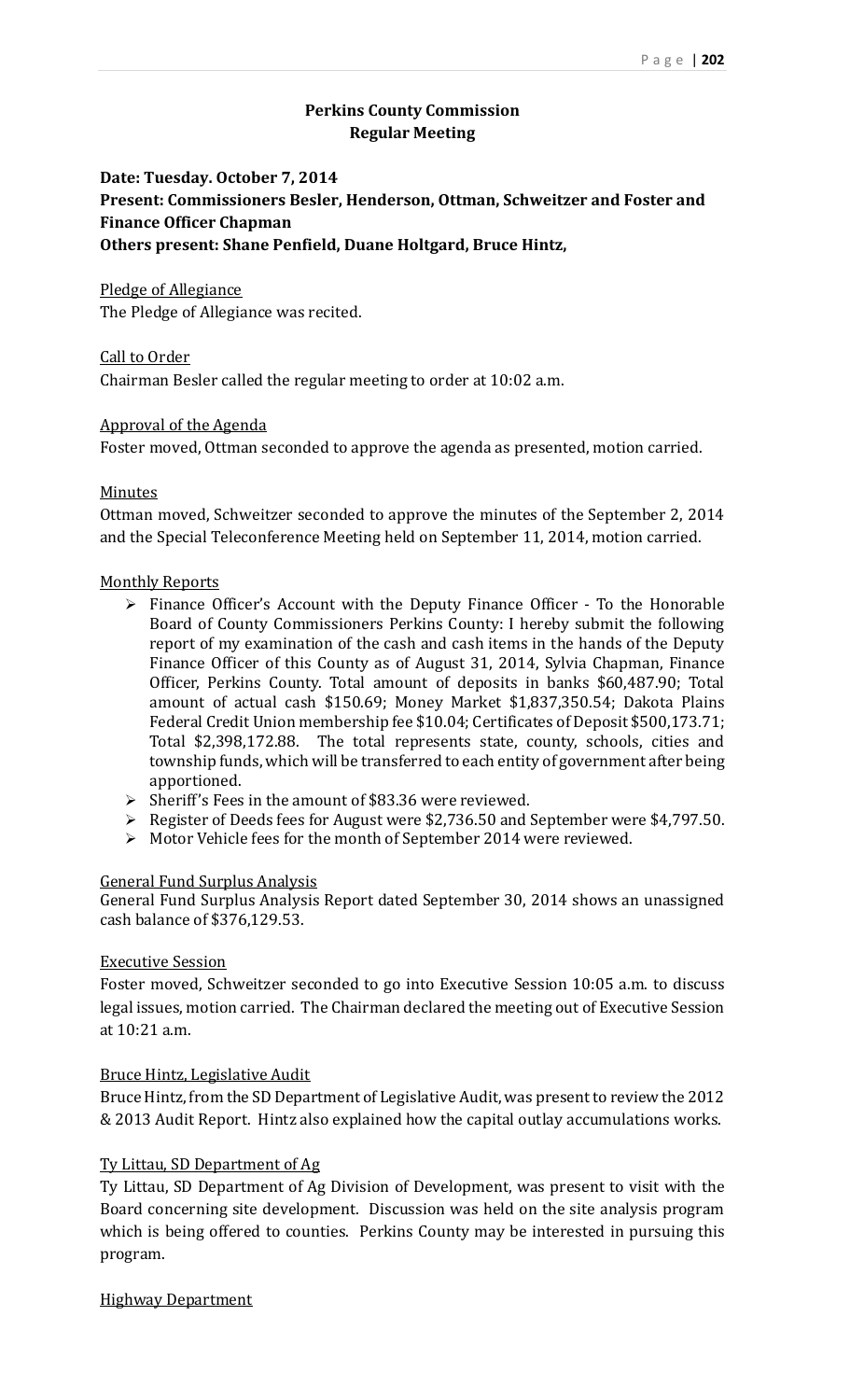- $\triangleright$  Currently doing general maintenance and the second round of mowing.
- $\triangleright$  FEMA has declared Perkins County 100% complete. There is hope that we will have our grant dollars before the end of the year.
- $\triangleright$  Holtgard would like to purchase new mowers. He would like to purchase one out of the current year's budget and another one later. Maintenance costs on the currently mowers has been extensive.
- $\triangleright$  The box culvert on the Golf Course Road has been pushed back again. Bison Township is also being held up on the repair off the box culvert on their road since the project is utilizing the crane that will be used on the Golf Course Road culvert.
- $\triangleright$  Holtgard would like to have the Commission consider following Meade County's lead on requesting that the State of South Dakota designate certain county roads as state highways.

## Malcolm McKillop-Health Insurance

Malcolm McKillop was present to discuss the possibility of the development of a County Health Insurance Pool. The consensus of the board was that Perkins County is interested in the possibility of a County Health Insurance Pool.

#### Convention Report

Ottman, Besler and Foster gave a report on the recent County Convention.

#### November Meeting

Foster moved, Henderson seconded to move the November Regular meeting to Thursday, November 6, 2014 at 10:00 a.m. at the Perkins County Courthouse so the 2014 General Election can be canvassed, motion carried.

#### Tax Deed Property

- $\triangleright$  Henderson moved, Foster seconded to surplus tax deed property, Lemmons 1<sup>st</sup> Addn, Blk 2 Lot 4, City of Lemmon, Perkins County, South Dakota, motion carried.
- $\triangleright$  Neal Pinnow, Mike Schweitzer and Mike Lyon appointed as appraisers.
- $\triangleright$  Foster moved, Ottman second to approve the abatement on the tax deed property, motion carried.
- $\triangleright$  Foster moved, Henderson seconded to set Thursday, November 6, 2014 as the regular November Commission Meeting date, motion carried.
- $\triangleright$  Henderson moved, Ottman seconded to approve the amended Rural Attorney Contract, motion carried.

#### Executive Session

Foster moved, Executive Session at 12:42 p.m. to discuss legal matters, motion carried. Chairman Besler declared the meeting out of Executive Session at 12:48 p.m.

#### Claims

The following claims were presented and approved for payment, September payroll: 86,556.09; IRS, fica, 6,621.54; SD Retirement, retirement, 5,366.11; Delta Dental, insurance, 1,287.56; Lincoln Mutual, insurance, 159.84; SDSDBF, insurance, 21,707.78; A&B Business, supplies, 241.85; Ace Steel, repairs 28.65; American Stamp, supplies, 64.28; Automotive Co, repairs, 1,924.02; Avera Queen, prof fees, 61.90; Besler Gravel & Trucking, gravel, 274.00; Best Western-Pierre, travel, 278.97; Best Western-Huron, travel, 178.20; BH Family Practice, jail meds, 8.00; Bison Courier, publishing, 363.13; Bison Food, supplies, 462.43; Bison Grain, fuel, 15,997.31; Bison Implement, repairs/supplies, 3,039.72; BL Contracting, repair rds, 4,574.70; Butler Machinery, equipment/repairs, 53,188.99; Chapman's Electronics, repairs, 43.50; D Cody, MI board, 7.50; Crane, Roseland, Hardy, ct appt atty, 1,027.95; Cretex Concrete Prod, supplies,  $6,297.00$ ; Current Connection, supplies/equip,  $1,574.90$ ; Dakota Business, supplies, 101.02; Dale's Tire, supplies, 2,145.36; Datamaxx, repairs, 1,116.00; Dawise-Perry Funeral, indigent burial, 1,525.00; Digital-ally, EM equipment/postage; 605.00; Joseph